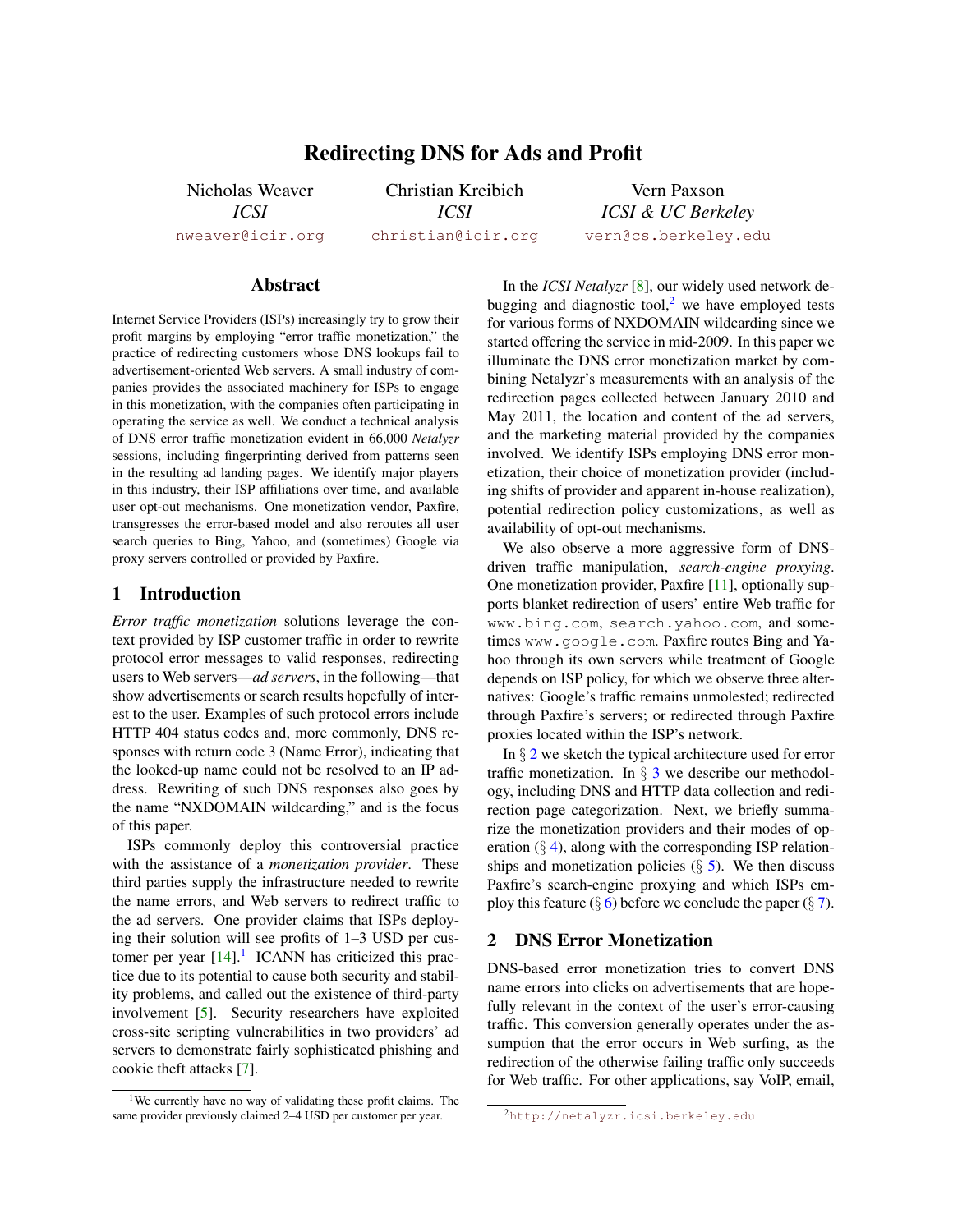

<span id="page-1-1"></span>Figure 1: The typical architecture employed by ISPs in tandem with monetization providers to facilitate DNS error monetization.

or FTP, the advertisement context does not exist and redirection would imply serious privacy implications.

ISPs and monetization providers most commonly implement the redirection procedure using four components, shown in Figure [1:](#page-1-1) a recursive DNS resolver, a DNS response rewriter, a redirection Web server, and the ad server itself. Whether ISP or monetization provider owns, controls, or operates these components varies. The ISP usually provides the recursive DNS resolver. When a user enters a URL into the browser or clicks on a link  $(①)$ , the browser sends a DNS request to this DNS resolver, which performs the actual DNS queries on behalf of the customers and acts as a cache for DNS replies  $(②)$ . When the name lookup fails, it forwards the resulting NXDOMAIN error  $(\mathbf{\Theta})$  to the response rewriter, which consists of a software module on the existing resolver [\[9\]](#page-5-6) or an in-path device placed between the recursive resolver and the user  $[11]$ . The rewriter inspects incoming DNS responses and depending on its rule-set rewrites responses indicating name error responses to regular A-record responses containing the IP address of a redirection server (➍). The rule-set's coverage varies, and may trigger on all name errors, only on those for names beginning with a www subdomain, or exclude name errors only affecting the given subdomain. When triggering, the redirection server redirects the client to the ad server  $(\mathbf{\Theta})$ , which provides the advertisements and search results to the client  $(\mathbf{\Theta})$ .

Typically, the monetization provider operates the redirection server, a simple web server whose only task is to examine the Host headers and URLs the Web browsers request, and to generate an HTTP-level redirection response with a suitable URL pointing the browser at the ad server. According to our dataset, monetization providers typically assign a different redirection server IP address to each ISP, allowing the redirection sever to



<span id="page-1-2"></span>Figure 2: A typical search results page resulting from DNS wildcarding.

know which ISP sourced the traffic. On occasion monetization providers also locate redirection servers within the ISPs' networks.

Finally, the ad server may operate in-house at the ISP or at the monetization provider. It serves pages branded to the ISP and commonly containing a combination of "sponsored" search results (i.e., advertisements), actual search results derived from the attempted domain name and any keywords it can extract from the original URL, and a link to opt-out instructions for the customer. Figure [2](#page-1-2) shows an example search page Cox Communications presents to its users.

Monetization providers explicitly sell this service to ISPs as a method to increase revenue, while ISPs advertise it to their users as a navigational aid presenting search results and sometimes also providing a link correcting common spelling mistakes (e.g. a link on the page for yahoo.cmo pointing to yahoo.com).

Name error rewriting causes significant collateral damage. Web browsers commonly rely on these errors to present browser-specific assistance, such as falling back to a web search. Wildcarding names that do not begin with www assumes that a Web browser generated the lookup. This may break non-HTTP protocols, disrupt local services that rely on name suffixes in the local DNS search path, and expose the user to cross-site scripting vulnerabilities [\[7\]](#page-5-2). Therefore it is critical the ISPs provide effective opt-out mechanisms [\[2\]](#page-5-7).

# <span id="page-1-0"></span>3 Wildcard Detection and Redirection Fingerprinting

Since mid-2009 we have provided the ICSI Netalyzr service, a popular network diagnostic, measurement, and debugging applet. Users around the world run it from their browsers in order to debug or clarify their network connectivity. To date, we have collected 259,000 ses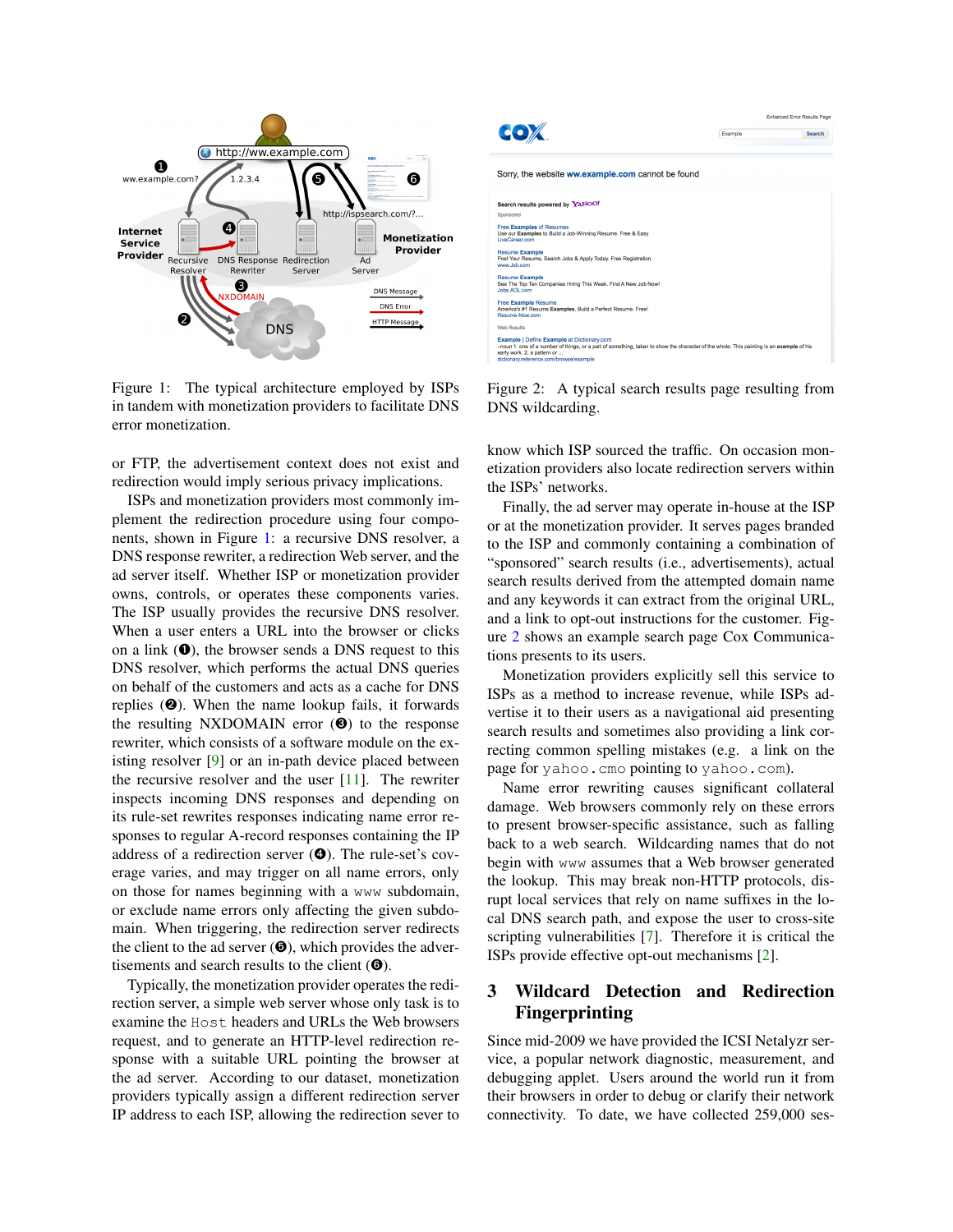sions from 193,000 distinct IP addresses located in virtually every country of the world. For more details, we refer the reader to our main paper on the service [\[8\]](#page-5-3).

Netalyzr includes tests to detect NXDOMAIN wildcarding. We employ random string nonces to compose nonexistent names in the following ways. Netalyzr first uses the system's DNS library to check if a name of the form www.*nonce*.com is wildcarded. If so, it explores variations to determine the policy for non-Web names (*nonce*.com), alternative TLDs (*nonce*.org), common typos (www.yahoo.cmo), subdomains (*nonce*.example.com), and DNS server failures. In January 2010 we added code to the applet to capture the web page content when it detects the presence of NXDOMAIN wildcarding. In those cases, the applet sends an HTTP GET to the redirection Web server and uploads any returned content to the Netalyzr servers. The code neither follows redirects nor interprets the contents in any way.

Our data set comprises 45,020 web pages captured in this manner. We manually classified them by identifying distinct content features, for which we defined regular expressions. We used content features including the structure of the redirection target URLs (such as redirects containing /dnserror?url=) if the response was an HTTP redirect, unique JavaScript snippets, HTTP response headers, and redirection techniques. A set of 81 rules allowed us to categorize 96% of the uploaded web pages. The twenty most common rules match 94% of pages. No page matches more than one rule. We used neither the addresses of the redirection servers nor their hostnames for classification.

A related Netalyzr DNS check verifies DNS lookup integrity. The applet looks up the IP addresses for each of approximately 80 DNS names, including search properties, advertisement sites, banks, financial institutions, IM clients, and other domains of interest. It uploads the resulting set of IP addresses to the Netalyzr servers, which validate the correctness of the addresses via reverse lookups and inspection of the resulting host names.

We note that our measurements are skewed by Netalyzr's user base: the nature of the service biases it toward technophile users. In particular, we observe a large number of OpenDNS and Comcast users, mainly because a major technology news site featured Netalyzr in context of coverage of Comcast's DNS policy. Our data collection is generally prone to such "flash crowds," resulting from exposure the tool receives on technical blogs and news sites.

### <span id="page-2-0"></span>4 Error Monetization Providers

All ISPs for which Netalyzr has recorded over a hundred distinct redirection pages either use one of 6 monetization providers or implement an ISP-specific solution. While other competitors may exist, the major ISPs in the Netalyzr dataset do not employ them.

The differences between monetization providers lie mostly in the rule determining the set of names whose resulting name errors they rewrite, the implementation of the redirection, and the opt-out mechanism. The rewriting rule in practice either matches all name errors or only those whose names begin in www, and thus reflects different levels of collateral damage. The redirection mechanism is also important, as the methods vary in reliability. The HTTP specification provides for clean redirections using status code 302, which any HTTP client understands. Unfortunately, several vendors return pages containing either just JavaScript, or JavaScript in combination with an HTML Meta refresh tag. Finally, optouts are up to the ISP (via maintenance of IP address whitelists), the monetization provider (via HTTP cookies on the ad server), or the customer (via selection of an alternate DNS provider).

Barefruit's products provide error monetization for DNS and HTTP traffic [\[1\]](#page-5-8). In the DNS space, they offer patches for the BIND, PowerDNS, and djbdns DNS servers that add wildcarding functionality and include a whitelist based on IP addresses. Barefruit's redirected URLs include the string main?InterceptSource=0, presumably to distinguish between DNS and HTTP redirections. Barefruit has provided Cox, Earthlink, and Qwest with in-ISP redirection servers; for others they reside in three of Barefruit's address blocks. Their website contains a public FAQ section on opting out, simply encouraging users to search the Web for alternative DNS resolvers.

FAST Search & Transfer, owned by Microsoft, is a software and services company specializing in enterprise-level search. We could locate no advertising material indicating they offer this service, so we base this vendor assignment only on IP address allocations.

Two ISPs use a total of five redirection servers in three address ranges belonging to FAST Search & Transfer. Comcast's redirection servers construct URLs of the form ?cat=dnsr&con=ds&url=*domain*, while Time Warner's uses ?q=*domain*&con=nxd, a construction that appears related but not identical. This is the only case we have observed in which a vendor uses a different URL pattern with different customers, necessitating two separate signatures.

Infospace primarily build a "meta" search engine but they also provide multiple business products, including DNS Error Assist Service [\[6\]](#page-5-9), which integrates with their search engine. A path component starting with dnsassist/main/, for their "DNS Error Assist" service, provides the redirection URL's distinct signature. Infospace hosts the redirection servers on nine IP addresses within two Infospace-owned subnets.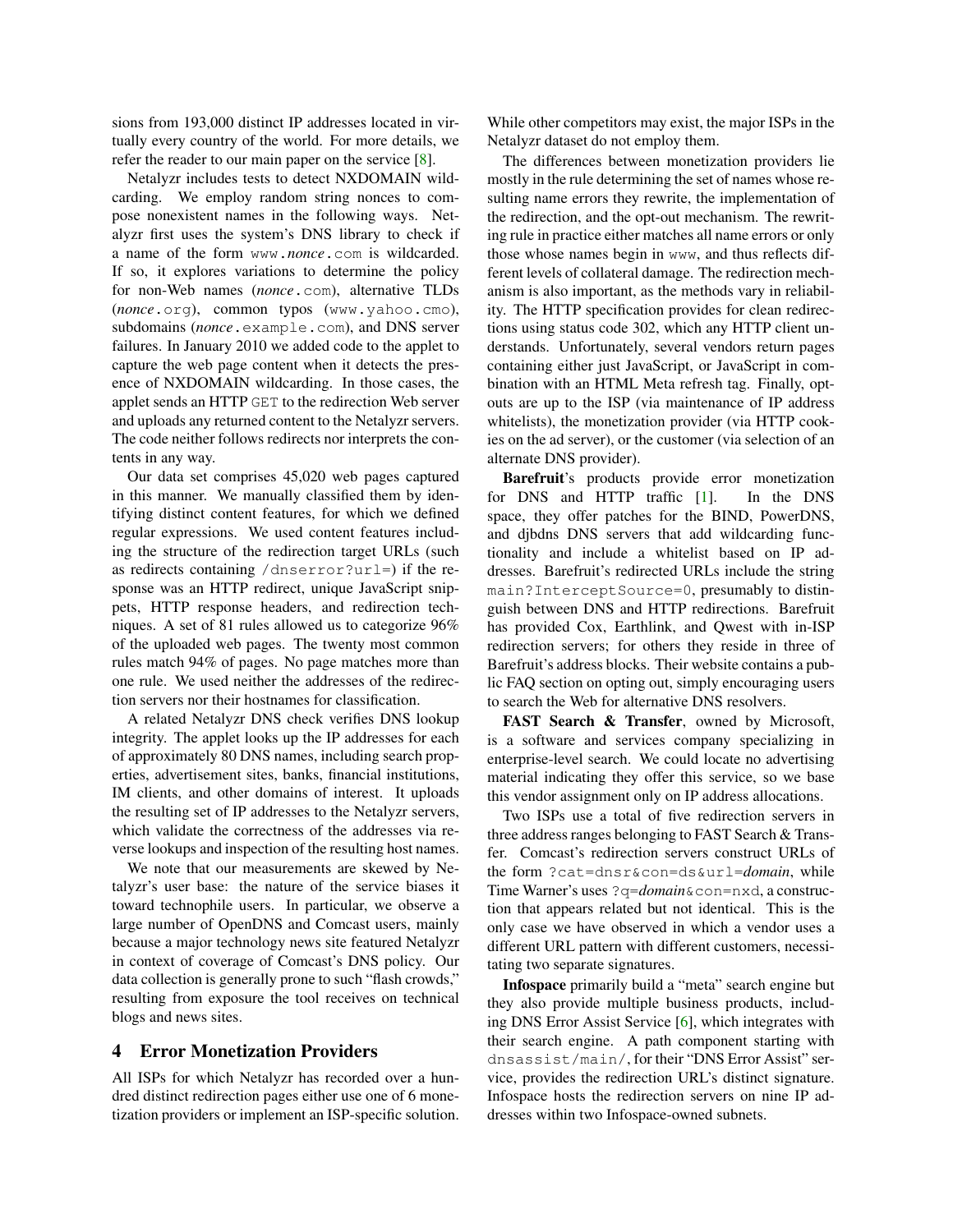Nominum primarily constructs large-scale DNS systems. Many major ISPs employ their caching nameservers. For their Vantio nameservers, Nominum offers NXR [\[9\]](#page-5-6), a module that forwards NXDOMAINs to their NavAssist service. Nominum's redirection URLs begin with either subscribers/assist? or assist.php?, which matches the NavAssist name. Nominum switched from the former to the latter form in the summer of 2010. Nominum owns the two address ranges this service uses.

Paxfire exclusively provides DNS error monetization services [\[11\]](#page-5-4). They offer three ways in which ISPs may implement the redirection: (*i*) an in-path hardware device that rewrites DNS replies, (*ii*) a software module for various DNS resolvers, and (*iii*) a hosted DNS service. Their service operates on a revenue-sharing basis.

Paxfire, for unknown reasons, employs an obfuscated JavaScript-only redirection. The obfuscation uses concatenation of static strings to produce a redirection target URL that it places into document.location. Most strings never change, which allows us to easily recognize the Paxfire redirector.

They provide a local redirection server for Versatel and place others in seven different subnets. These subnets are in address ranges with no identifying WHOIS or reverse DNS information. We confirmed the redirection page signature by querying the demonstration servers we discovered during our investigation of search-engine proxying  $(\S 6)$  $(\S 6)$ .

Paxfire offers two opt-outs for ISPs. The first uses a standard whitelist of IP addresses. The second employs an HTTP cookie on the ad server's domain. This cookie opt-out is *fictional*: the rewriter continues to mask the customer's name errors, but the ad server now returns HTML content matching the default error page of the user's browser.

Xerocole [\[14\]](#page-5-0) previously realized Sandvine's DNS wildcarding product [\[13\]](#page-5-10) and specializes entirely in DNS error monetization. It spun off from Sandvine in the summer of 2010. Xerocole provides a DNS server proxy that exists between the resolver and the customers.

Their initial redirection used Apache servers using HTTP-level 302 redirects. In the fall of 2010 they switched redirection servers to Nginx. These servers return a compressed page with an in-page meta refresh and JavaScript. They deploy redirection servers in Time Warner's network but all other servers are in five subnets, three of which are registered to Sandvine or Xerocole.

Xerocole's appliance offers two options for handling DNSSEC. The first suppresses NXDOMAIN wildcarding if the query requested DNSSEC information and the sender signed the response. The second simply returns a rewritten NXDOMAIN without a signature and assumes that clients will not actually validate DNSSEC.

|                    | <b>REWRITING</b> | <b>REDIRECTION</b> |  |
|--------------------|------------------|--------------------|--|
| <b>VENDOR</b>      | <b>RULE</b>      | <b>MECHANISM</b>   |  |
| Barefruit          | all              | Meta & JavaScript  |  |
| <b>FAST</b> Search | WWW              | 302 redirect       |  |
| Infospace          | WWW              | 302 redirect       |  |
| Nominum            | WWW              | 302 redirect       |  |
| Paxfire            | all              | JavaScript         |  |
| Xerocole           | WWW              | Meta & JavaScript  |  |

<span id="page-3-1"></span>Table 1: Monetization providers, their default rewriting policies, and their employed redirection mechanisms.

Non ISP-related providers. We observed two classes of monetization not related to ISPs.

First, voluntary third-party DNS providers such as OpenDNS [\[10\]](#page-5-11) use DNS error monetization as their primary revenue stream. OpenDNS's redirection servers issue an HTTP 302 redirect. The wildcarding covers not just NXDOMAIN errors but also SERVFAIL. It will even create IPv4 address to their redirection server for valid names lacking an IPv4 address, causing substantial problems to IPv6-only services, as most clients will query for both IPv4 and IPv6 records simultaneously.

Second, D-Link home gateways include DNS error monetization in their "Advanced DNS Service" [\[3\]](#page-5-12). This service sets the user's DNS resolver address to D-Linkbranded OpenDNS servers and suffers from the same overly aggressive wildcarding. We do not know whether D-Link enables this service by default.

Table [1](#page-3-1) summarizes the providers' default choices for name rewriting and redirection mechanism.

#### <span id="page-3-0"></span>5 ISP Usage of Error Monetization

World-wide prevalence. We examined the adoption of NXDOMAIN wildcarding in all countries for which our Netalyzr dataset contains over 1,000 sessions from users relying on ISP-provided resolvers. Most monetization occurs in Italy  $(40\%)$ , the US  $(33\%)$ , Brazil  $(33\%)$ , Argentina (27%), Germany (25%), and Austria (20%). The UK (18%), Canada (15%), and Spain (12%) occupy the medium range. ISPs in Australia, Belgium, Finland, France, Israel, Lithuania, New Zealand, Norway, Poland, Russia, Sweden, and Switzerland do not commonly use DNS error monetization: these countries have wildcarding adoption rates below 10%.

Major ISPs. For each of the 15 ISPs most prevalent in our Netalyzr dataset and for which Netalyzr's tests detected wildcarding, we examined the ISPs' redirection policy, choice of monetization provider over time, optout mechanism, and the fraction of Netalyzr users who have opted out of the redirection. For four ISPs we could not observe the search results page on the ad server as it is only available to these ISPs' customers. We consider users opted-out if their sessions show no evidence of wildcarding but do employ an ISP-operated resolver.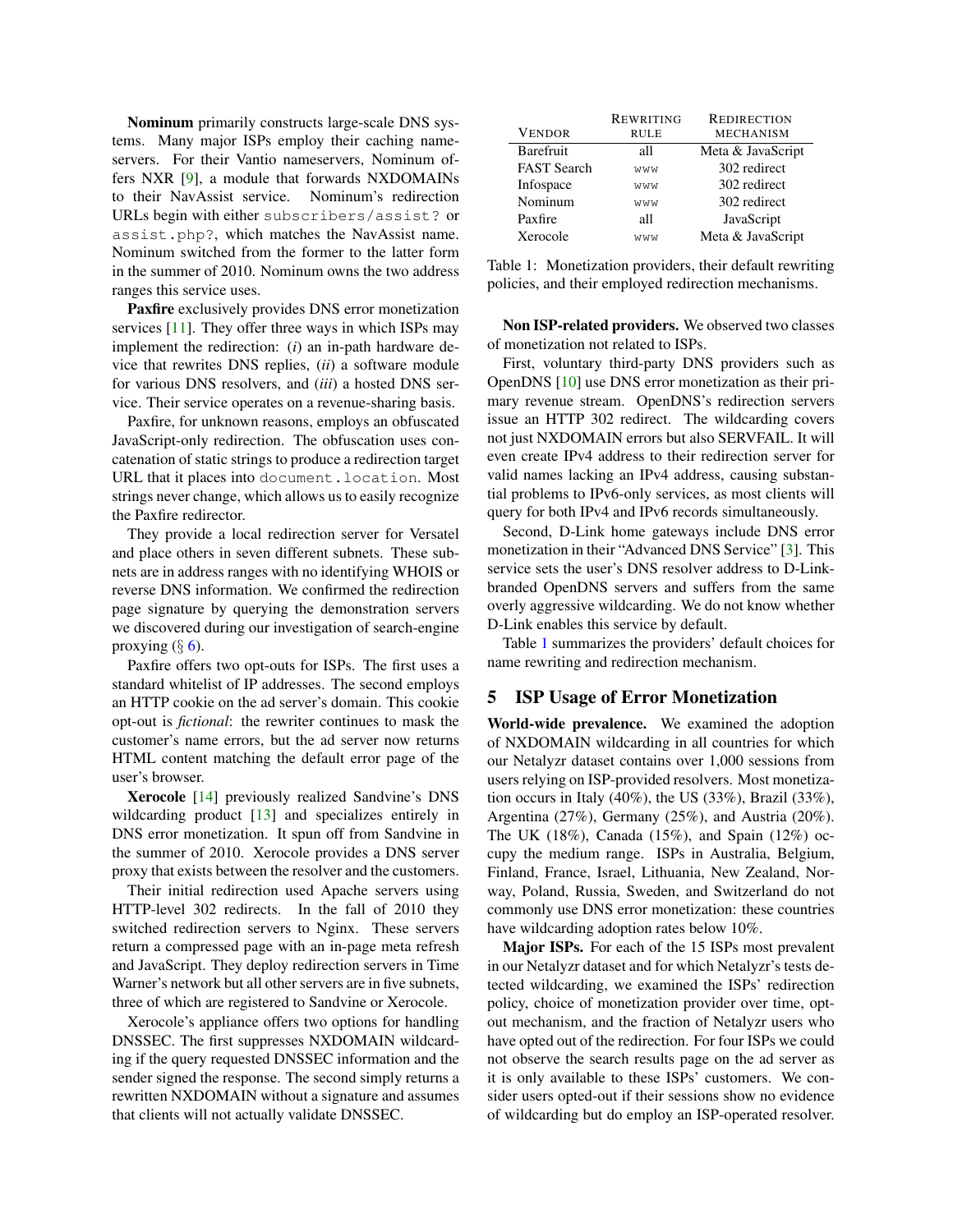|                       |            |                | <b>MONETIZATION</b>             | REWRITING   | $-$ USER OPT-OUT $-$   |                |
|-----------------------|------------|----------------|---------------------------------|-------------|------------------------|----------------|
| <b>ISP</b>            | # SESSIONS | <b>COUNTRY</b> | <b>PROVIDER</b>                 | <b>RULE</b> | <b>MECHANISM</b>       | $%$ RATE       |
| Alice DSL             | 3.761      | DE             | $\mathsf{X}(\text{AOL}?)$       | WWW         | <b>Account Setting</b> | 25             |
| <b>Brazil Telecom</b> | 569        | <b>BR</b>      | ×                               | WWW         | ?                      |                |
| Charter               | 2,241      | US             | Paxfire $\rightarrow$ Xerocole  | WWW         | <b>Account Setting</b> | 34             |
| Comcast               | 17,362     | <b>US</b>      | <b>FAST</b>                     | WWW         | <b>Account Setting</b> | 27             |
| $\cos$                | 2,633      | US             | Barefruit                       | all         | <b>Account Setting</b> | 18             |
| Deutsche Telekom      | 12.671     | DE             | x                               | all         | <b>Account Setting</b> | 30             |
| Optimum Online        | 1,210      | US             | Infospace                       | WWW         | <b>Account Setting</b> | 15             |
| Oi.                   | 657        | <b>BR</b>      | Barefruit                       | all         | Cookie                 | 25             |
| Owest                 | 1,542      | <b>US</b>      | <b>Barefruit</b>                | all         | <b>Account Setting</b> | 33             |
| Rogers Cablesystems   | 1,197      | <b>CA</b>      | Paxfire                         | all         | Cookie                 | $\overline{4}$ |
| Telecom Italia        | 1.429      | IТ             | x                               | all         | $\gamma$               | 33             |
| Time Warner           | 7,287      | US             | Xerocole $\rightarrow$ FAST     | WWW         | <b>Account Setting</b> | 20             |
| <b>UPC</b>            | 964        | NL             | Infospace $\rightarrow$ Nominum | WWW         | ?                      |                |
| Verizon               | 4,751      | US             | Paxfire                         | WWW         | <b>Resolver Change</b> | 9              |
| Virgin Media          | 1,890      | UK             | Nominum                         | WWW         | ?                      | 28             |

<span id="page-4-1"></span>Table 2: The 15 DNS-monetizing ISPs most prevalent in our Netalyzr dataset, their monetization providers, and monetization details. "→" indicates a provider switch, "✘" ISP-internal realization of the monetization service.

Table [2](#page-4-1) summarizes our findings.

At least 8 of the 15 ISPs implement opt-out via a user account setting. As we are not customers, we cannot universally verify their reliability. Oi and Rogers appear to employ HTTP cookies, and Verizon requires its users to change their resolver configuration manually. We note that distinguishing opted-out users from partial wildcarding deployment within an ISP is difficult. Thus our opt-out numbers may be an upper bound.

We observe monetization provider switches in Charter (October 2010), Time Warner (March 2010), and UPC (October 2010), suggesting low barriers to switching. The switch-overs may be gradual, over a month or two. Indeed, Netalyzr captured 30 sessions by Charter customers indicating Charter used Xerocole to wildcard www-prefixed domains, and Paxfire for all others. This suggests that either different resolvers used different monetization providers, or that Charter placed the Xerocole rewriter before Paxfire's existing one.

ISPs sometimes override monetization provider defaults. Verizon seeks to reduce collateral damage by applying Paxfire only to www names, while two smaller ISPs (Kcom, using Infospace, and Maxonline, a Xerocole customer) override the defaults to wildcarding of all failing names.

Several non-US ISPs appear to employ their own systems, showing distinct redirection server content. Alice DSL may have developed theirs in conjunction with AOL. Alice uses a distinct redirection page and most redirection servers reside in their address range. We discovered a single landing page served from outside of AliceDSL's network. Its server resides in AOL space and redirects to an unbranded AOL search page. The other servers redirect to Alice-branded AOL search pages.

#### <span id="page-4-0"></span>6 Paxfire's Search-Engine Proxying

We previously reported [\[8\]](#page-5-3) that some ISPs redirect *all* Web search traffic of parts of their customer base through proxy servers of unknown purpose and ownership, significantly transgressing the common error-based redirection model. Zhang et al. [\[15\]](#page-5-13) independently observed the same effects. We can now provide more insight into the phenomenon.

The affected ISPs redirect all web searches that affected customers send to www.bing.com, www.google.com, and search.yahoo.com via unrelated HTTP proxies that seemingly do not alter the content. These proxies redirect HTTPS connections to *any* of the three search sites to https://www.google.com. [3](#page-4-2)By sending HTTP requests directly to the proxies, we identified them as Squid proxies. Deliberately invalid HTTP requests yield HTML content mentioning phishing-warning-site.com, an anonymously registered domain parked at GoDaddy. Instances in which the proxies have erroneously returned this response to legitimate requests have triggered ISP customer discussions in online forums, whose puzzled participants posted reports à la "Google is down" and wondered about the domain's involvement [\[12\]](#page-5-14).

At least 12 ISPs support in this search-engine proxy-ing: Cavalier, Cogent, DirecPC, Frontier, Fuse, IBBS,<sup>[4](#page-4-3)</sup> Insight Broadband, Megapath, Paetec, RCN, Wide Open West and XO Communications. The subset of customers

<span id="page-4-2"></span><sup>3</sup>The HTTPS protocol performs the key exchange before the Host field is revealed, forcing the proxy to statically decide where to route encrypted traffic. The proxies can safely proxy the encrypted traffic as only Google uses HTTPS-based services on the search domain.

<span id="page-4-3"></span><sup>&</sup>lt;sup>4</sup>IBBS provides DNS and other support services to small ISPs. It is unclear whether these ISPs are aware of the redirection.